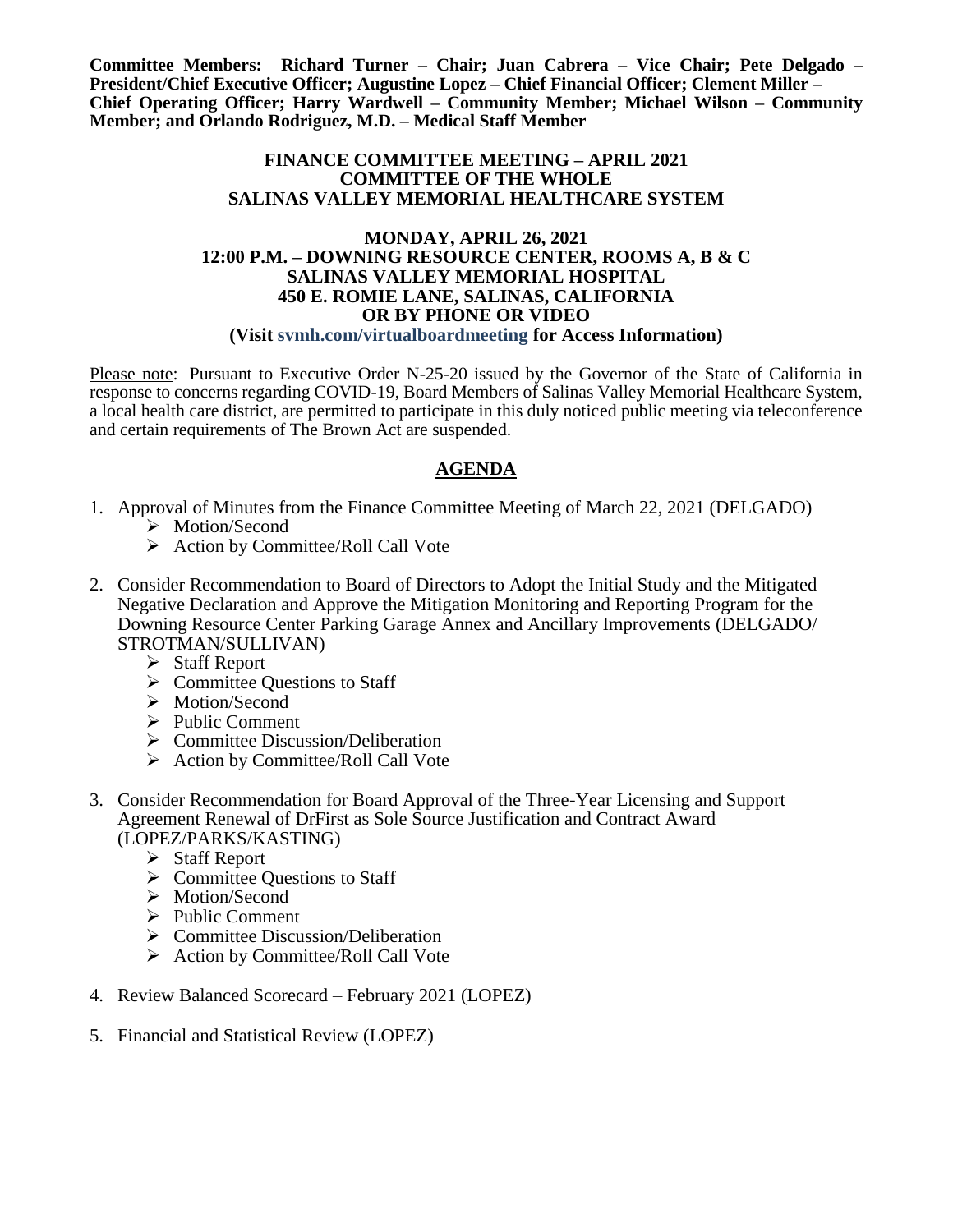6. Public Input

This opportunity is provided for members of the public to make a brief statement, not to exceed three (3) minutes, on issues or concerns within the jurisdiction of this District Board which are not otherwise covered under an item on this agenda.

7. Closed Session

(See Attached Closed Session Sheet information)

- 8. Reconvene Open Session/Report on Closed Session
- 9. Consider Recommendation for Board Approval of Lease with the Lugo Family Living Trust for 650 Work Street Suite B Salinas, CA (LOPEZ/MELTON)
	- $\triangleright$  Staff Report
	- $\triangleright$  Committee Questions to Staff
	- > Motion/Second
	- $\triangleright$  Public Comment
	- $\triangleright$  Committee Discussion/Deliberation
	- $\triangleright$  Action by Committee/Roll Call Vote
- 10. Adjournment The May 2021 Finance Committee Meeting is scheduled for **Monday, May 24, 2021, at 12:00 p.m.**

Notes: This Committee meeting may be attended by Board Members who do not sit on this Committee. In the event that a quorum of the entire Board is present, this Committee shall act as a Committee of the Whole. In either case, any item acted upon by the Committee or the Committee of the Whole will require consideration and action by the full Board of Directors as a prerequisite to its legal enactment.

Requests for a disability related modification or accommodation, including auxiliary aids or services, in order to attend or participate in a meeting should be made to the Executive Assistant during regular business hours at 831-755-0741. Notification received 48 hours before the meeting will enable the District to make reasonable accommodations.

The Committee packet is available at the Committee Meeting, at www.svmh.com, and in the Human Resources Department of the District. All items appearing on the agenda are subject to action by the Committee.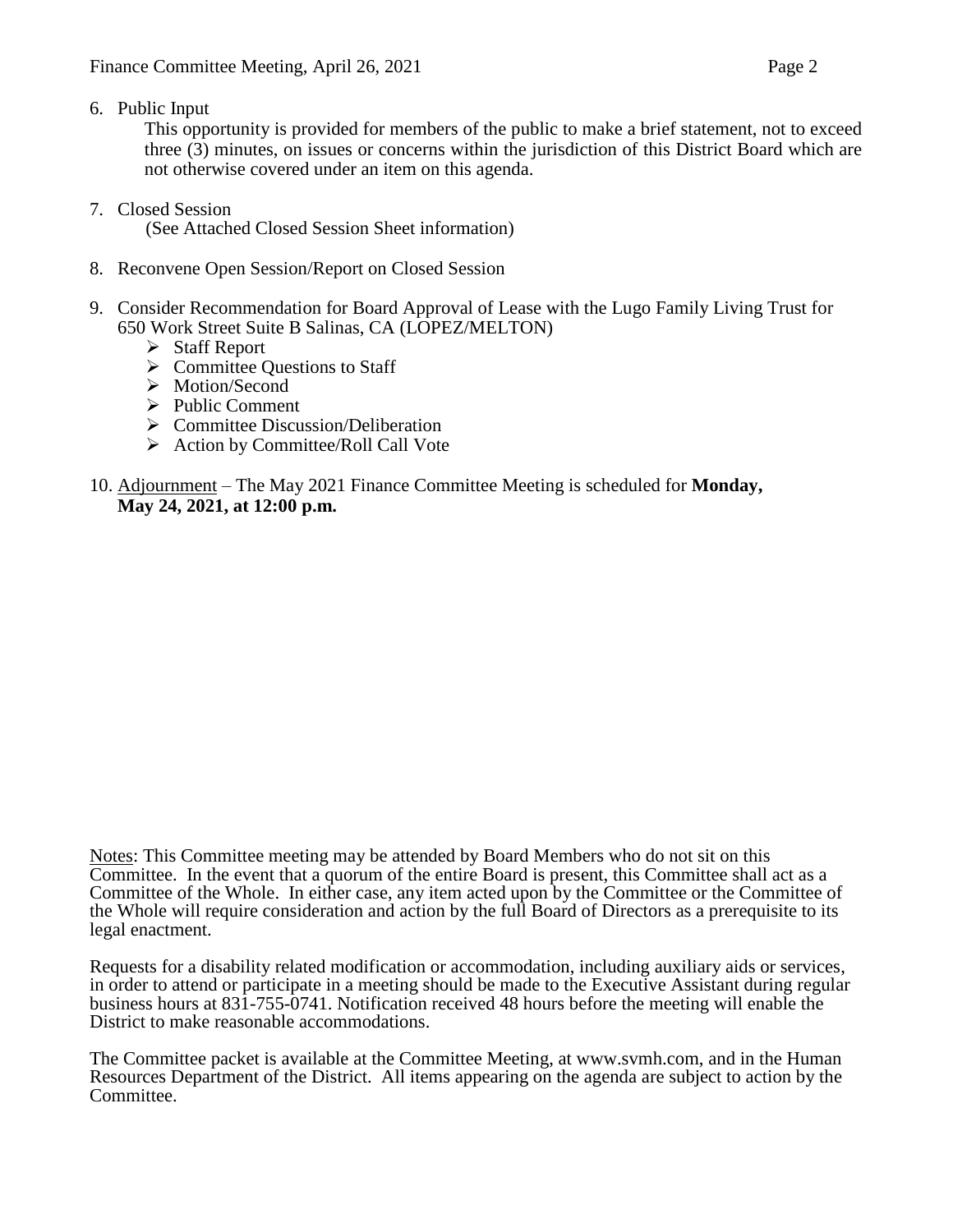### **FINANCE COMMITTEE MEETING OF THE BOARD OF DIRECTORS – COMMITTEE OF THE WHOLE**

## **AGENDA FOR CLOSED SESSION**

Pursuant to California Government Code Section 54954.2 and 54954.5, the board agenda may describe closed session agenda items as provided below. No legislative body or elected official shall be in violation of Section 54954.2 or 54956 if the closed session items are described in substantial compliance with Section 54954.5 of the Government Code.

### **CLOSED SESSION AGENDA ITEMS**

### **[ ] LICENSE/PERMIT DETERMINATION** (Government Code §54956.7)

**Applicant(s)**: (Specify number of applicants)

### **[X ] CONFERENCE WITH REAL PROPERTY NEGOTIATORS** (Government Code §54956.8)

**Property:** (Specify street address, or if no street address, the parcel number or other unique reference, of the real property under negotiation): 650 Work Street, Suite B, Salinas, CA

**Agency negotiator:** (Specify names of negotiators attending the closed session): Pete Delgado

**Negotiating parties:** (Specify name of party (not agent): Lugo Family **Under negotiation:** (Specify whether instruction to negotiator will concern price, terms of payment, or both): Both

### **[ ] CONFERENCE WITH LEGAL COUNSEL-EXISTING LITIGATION** (Government Code §54956.9(d)(1))

**Name of case:** (Specify by reference to claimant's name, names of parties, case or claim numbers):

 $\overline{\phantom{a}}$ , or

**Case name unspecified:** (Specify whether disclosure would jeopardize service of process or existing settlement negotiations): example and the settlement negotiations):

### **[ ] CONFERENCE WITH LEGAL COUNSEL-ANTICIPATED LITIGATION** (Government Code §54956.9)

Significant exposure to litigation pursuant to Section 54956.9(d)(2) or (3) (Number of potential cases):

Additional information required pursuant to Section 54956.9(e):

Initiation of litigation pursuant to Section  $54956.9(d)(4)$  (Number of potential cases):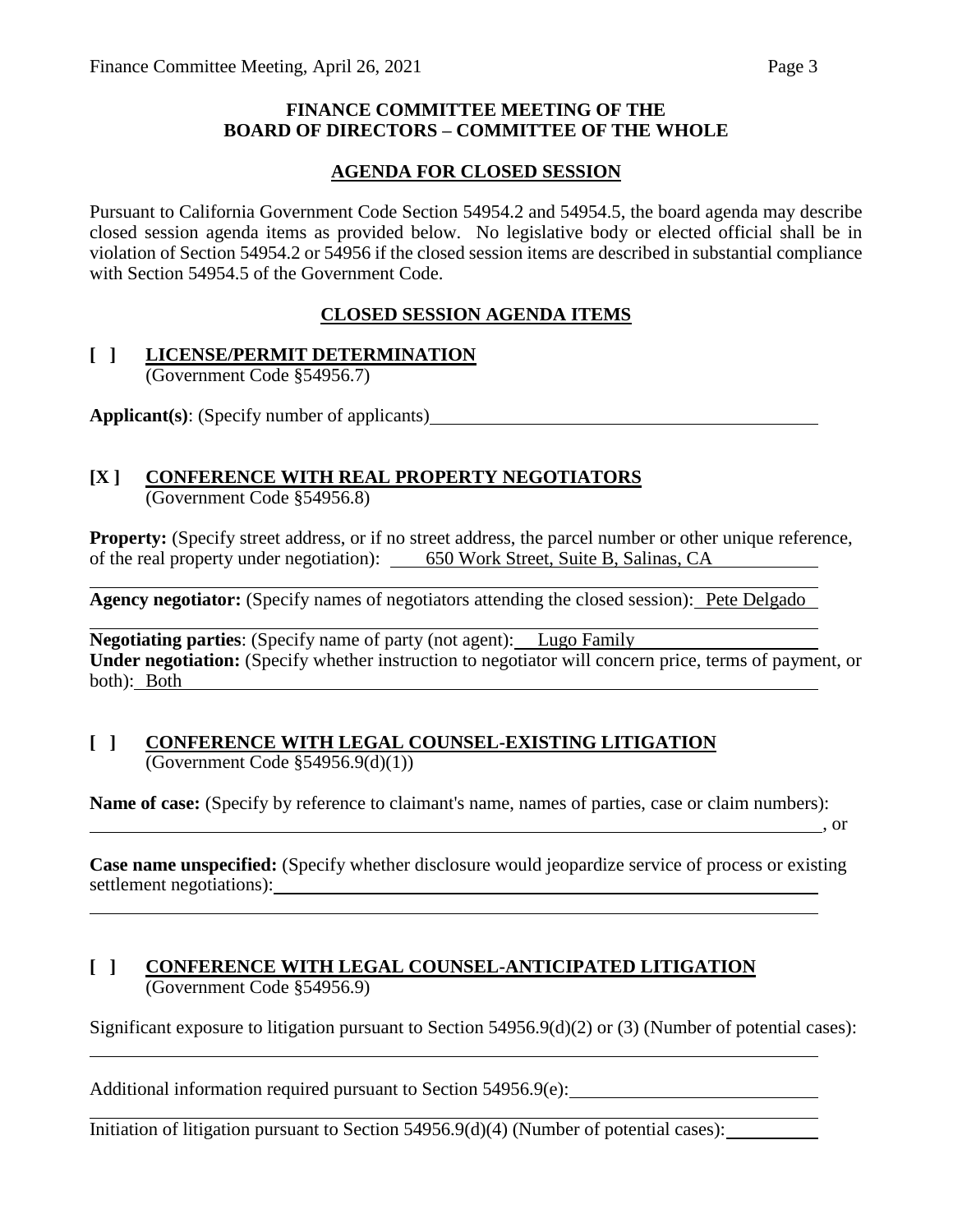## **[ ] LIABILITY CLAIMS**

(Government Code §54956.95)

**Claimant:** (Specify name unless unspecified pursuant to Section 54961):

**Agency claimed against**: (Specify name):

## **[ ] THREAT TO PUBLIC SERVICES OR FACILITIES** (Government Code §54957)

**Consultation with:** (Specify name of law enforcement agency and title of officer):

# **[ ] PUBLIC EMPLOYEE APPOINTMENT**

(Government Code §54957)

**Title**: (Specify description of position to be filled):

# **[ ] PUBLIC EMPLOYMENT**

(Government Code §54957)

**Title:** (Specify description of position to be filled):

### **[ ] PUBLIC EMPLOYEE PERFORMANCE EVALUATION** (Government Code §54957)

**Title:** (Specify position title of employee being reviewed):

## **[ ] PUBLIC EMPLOYEE DISCIPLINE/DISMISSAL/RELEASE** (Government Code §54957)

(No additional information is required in connection with a closed session to consider discipline, dismissal, or release of a public employee. Discipline includes potential reduction of compensation.)

# **[ ] CONFERENCE WITH LABOR NEGOTIATOR**

(Government Code §54957.6)

**Agency designated representative:** (Specify name of designated representatives attending the closed session):